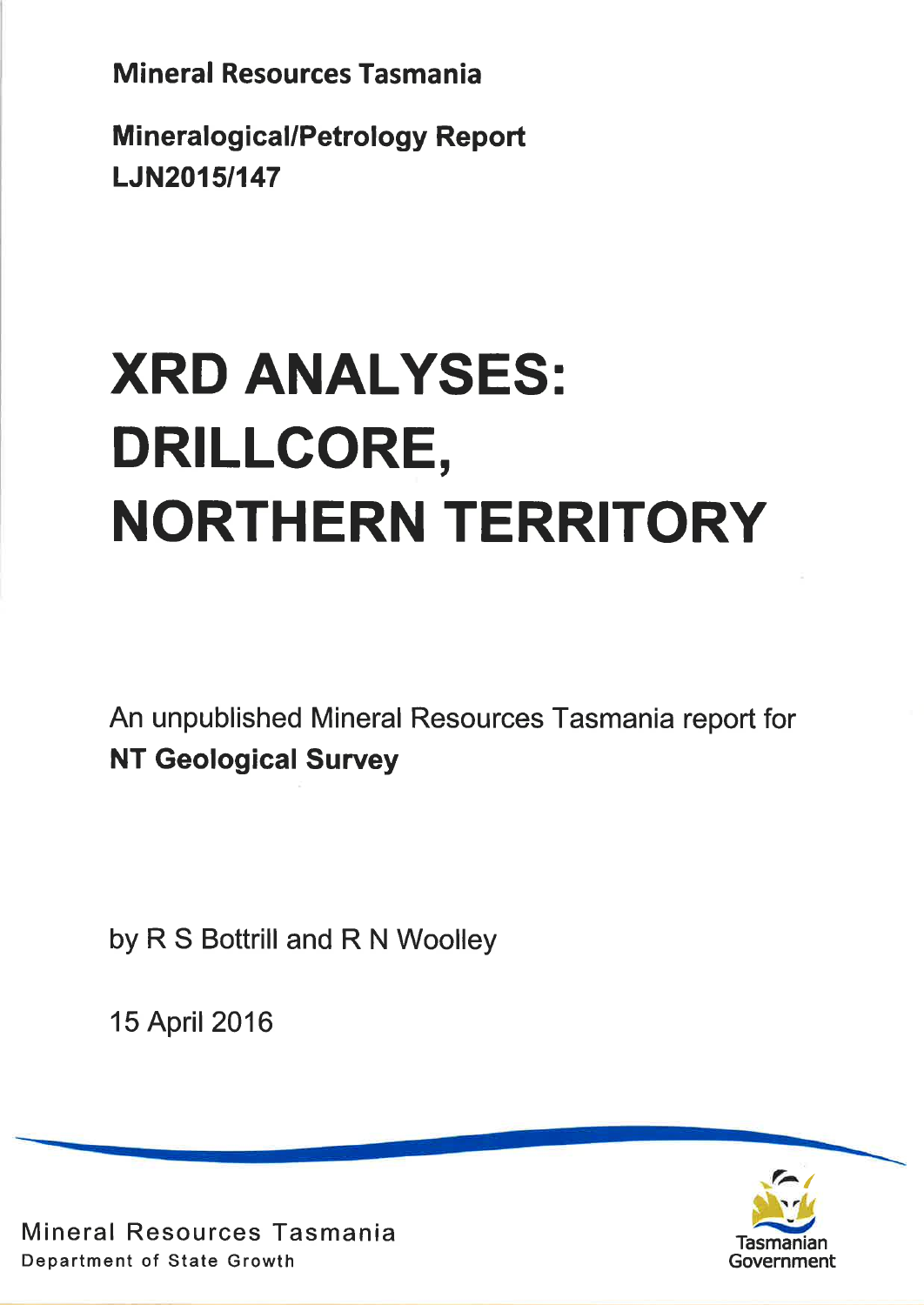## **SUMMARY**

The XRD results generally confirm the presence of most of the minerals indicated by the Hylogger/lR methods. There are very few significant misidentifications or misses in the Hylogger results. In some cases the Hylogger results have misidentified some minerals, e.g. the TIR seems to identify Fe-serpentine as montmorillonite. The Hylogger has identified two feldspars and two pyroxenes, but XRD shows only one of each.

### INTRODUCTION & BACKGROUND

The Hylogger lR spectroscopic analyses of drillcore beíng conducted by various Geological Surveys in Australia routinely return analyses indicating various minerals that often cannot be readily confirmed in the hand specimens, and require XRD (Xray diffraction) or other methods for confirmation.

The objective of this study is mostly to determine the presence or absence of various minerals, or their more specific identity, in samples from these drillholes in the Northern Territory.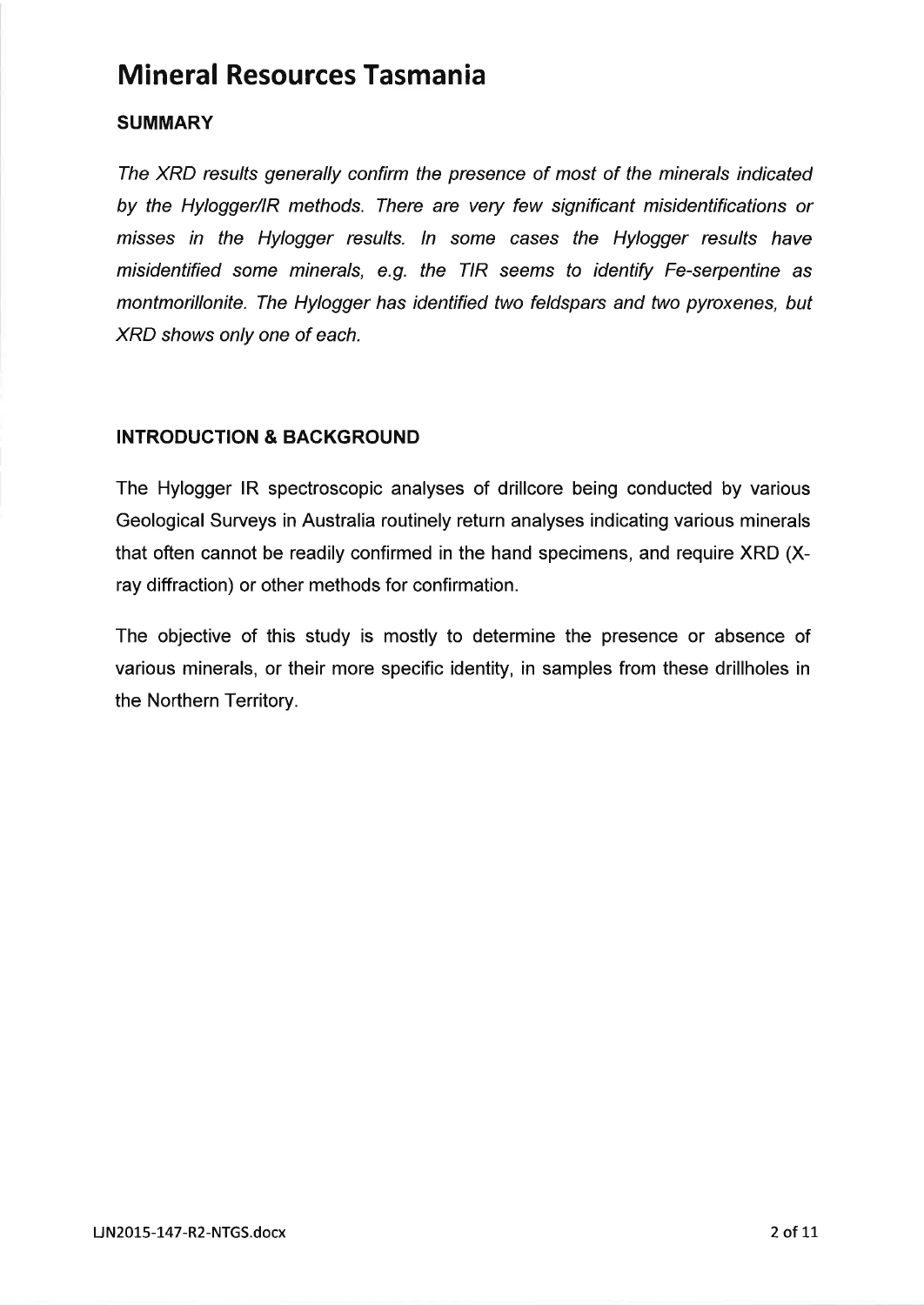## SAMPLES

The details of the five drillhole sample, submitted for XRD by Belinda Smith, Northern Territory Geological Survey (NTGS), are given in Table I below. The eight drill core samples were all from the Arnhem area, on the Alligator River, NT.

| <b>Client ID</b>  | <b>TSG DDH File</b><br><b>Name</b> | <b>HyLogger</b><br>Sample # | <b>Hole</b><br><b>Depth</b><br>(m) | <b>Description</b>                                                                                                                                            |
|-------------------|------------------------------------|-----------------------------|------------------------------------|---------------------------------------------------------------------------------------------------------------------------------------------------------------|
| <b>AL15BRS001</b> | OBRD14-127<br>/194.05              | 000305                      | 194.05                             | aspectral inSWIR; augite, oligoclase<br>in TIR. CLS shows augite, oligoclase,<br>hedenbergite, labradorite, prehnite,<br>biotite, montmorillonite, muscovite. |
| <b>AL15BRS002</b> | OBRD14-127<br>/203.78              | 001728                      | 203.78                             | Aspectral in SWIR, Labradorite,<br>augite, oligoclase, montmorillonite.<br>prehnite                                                                           |
| AL15BRS003*       | <b>OBRD14-127</b><br>/219.97       | 004155                      | 219.97                             | Mg chlorite in SWIR. Chlorite, augite,<br>oligoclase in TIR                                                                                                   |
| AL15BRS004        | <b>OBRD14-127</b><br>/225.1        | 004950                      | 225.10                             | chlorite, illitic phengite in SWIR.<br>Quartz, illite in TIR.                                                                                                 |
| <b>AL15BRS005</b> | <b>OBRD14-127</b><br>1272.6        | 012070                      | 272.60                             | Phengite, Mg chlorite in SWIR.<br>Quartz, muscovite in TIR                                                                                                    |

Table 1: Sample details

\* Not submitted

#### ANALYTICAL TECHNIQUES

The samples were all prepared, examined and analysed by XRD and chemical techniques in the Mineral Resources Tasmania (MRT) laboratories, Rosny Park, Tasmania.

#### XRD

The samples were prepared, examined and analysed in the MRT laboratories, Rosny Park, Tasmania. They were run on an automated Philips X-Ray diffractometer system: PW 1729 generator, PW 1050 goniometer and PW 1710 microprocessor with nickel-filtered copper radiation at 35kV/25m4, a graphite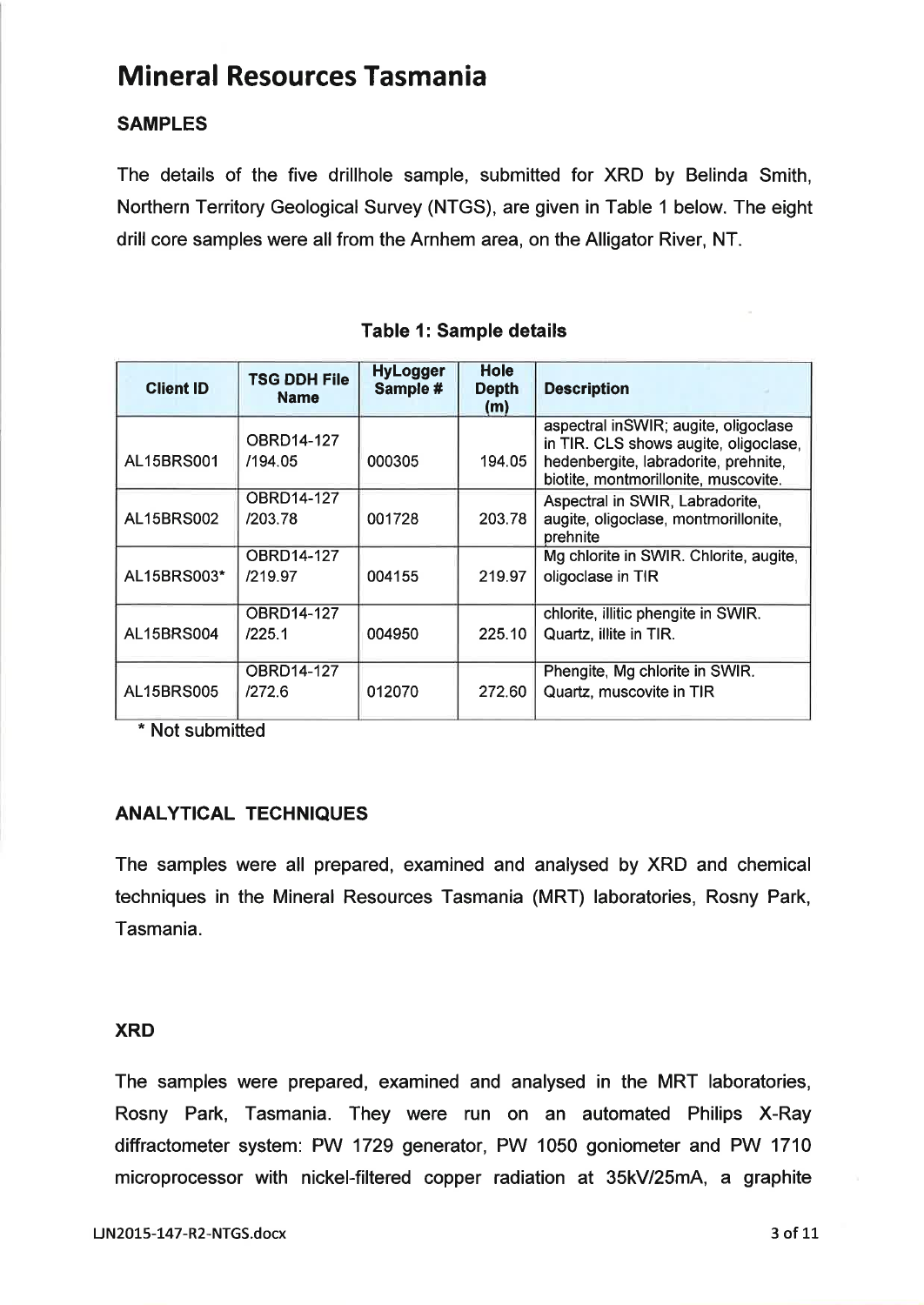monochromator (PW1752), sample spinner and a proportional detector (sealed gas filled PW1711). Our typical step-size is 0.02 degrees, and the standard scanning speed is 0.02 degrees/second. The PW1710 system is presently driven by the CSIRO XRD software: "VisualXRD", "PW171O for Windows" and "XPLOT for Windows". lnterpretation and quantification is largely manual, using a series of prepared standards of the more common minerals to enable some semi-quantitative analysis. Quartz, if present, is used as an internal standard; and if not present, it is often added to the sample for a supplementary scan. Our semi-quantitative results are calculated using single-peak calibration factors derived from scans of known mixtures of minerals.

The XRD results are attached in Appendix 1 and are summarised in Table 2, with comparison to the Hylogger and petrology results. The results are discussed further below.

| <b>TSG DDH</b><br><b>File Name</b> | <b>Client ID</b>  | <b>IR mineralogy (NTGS)</b>                                                                                                                                          | <b>Main XRD</b><br>mineralogy                                                              | <b>Comments</b>                                                                                                              |
|------------------------------------|-------------------|----------------------------------------------------------------------------------------------------------------------------------------------------------------------|--------------------------------------------------------------------------------------------|------------------------------------------------------------------------------------------------------------------------------|
| OBRD14-127<br>/194.05              | AL15BRS001        | Aspectral in SWIR; augite,<br>oligoclase in TIR. CLS<br>shows augite, oligoclase,<br>hedenbergite, labradorite,<br>prehnite, biotite,<br>montmorillonite, muscovite. | Ca-Na Plagioclase,<br>Clinopyroxene,<br>Quartz,<br>Mica (biotite),<br><b>Fe-Serpentine</b> | Fair.<br>Only one plagioclase<br>(Ca>Na) and Ca-<br>pyroxene found; no<br>montmorillonite or<br>prehnite. Maybe two<br>micas |
| OBRD14-127<br>/203.78              | AL15BRS002        | Aspectral in SWIR,<br>Labradorite,<br>augite,<br>oligoclase,<br>montmorillonite.<br>prehnite                                                                         | <b>Ca-Na Plagioclase</b><br>Clinopyroxene<br>Mica (biotite)<br><b>Fe-Serpentine</b>        | Fair.<br>Only one plagioclase<br>(Ca>Na) and Ca-<br>pyroxene found; no<br>montmorillonite or<br>prehnite. Maybe two<br>micas |
| OBRD14-127<br>/219.97              | AL15BRS003        | Mg chlorite in SWIR.<br>Chlorite,<br>augite,<br>oligoclase in TIR                                                                                                    | Not submitted                                                                              |                                                                                                                              |
| OBRD14-127<br>/225.1               | <b>AL15BRS004</b> | Chlorite,<br>illitic phengite in SWIR.<br>Quartz,<br>illite in TIR.                                                                                                  | Quartz<br>Mica (Phengitic<br>muscovite?),<br>Chlorite                                      | Good                                                                                                                         |
| <b>OBRD14-127</b><br>/272.6        | AL15BRS005        | Phengite,<br>Mg chlorite in SWIR.<br>Quartz.<br>muscovite in TIR                                                                                                     | Quartz<br>Mica (Phengitic<br>muscovite?),<br>Chlorite                                      | Good                                                                                                                         |

#### Table 2: Summary of Main Results, discrepancies highlighted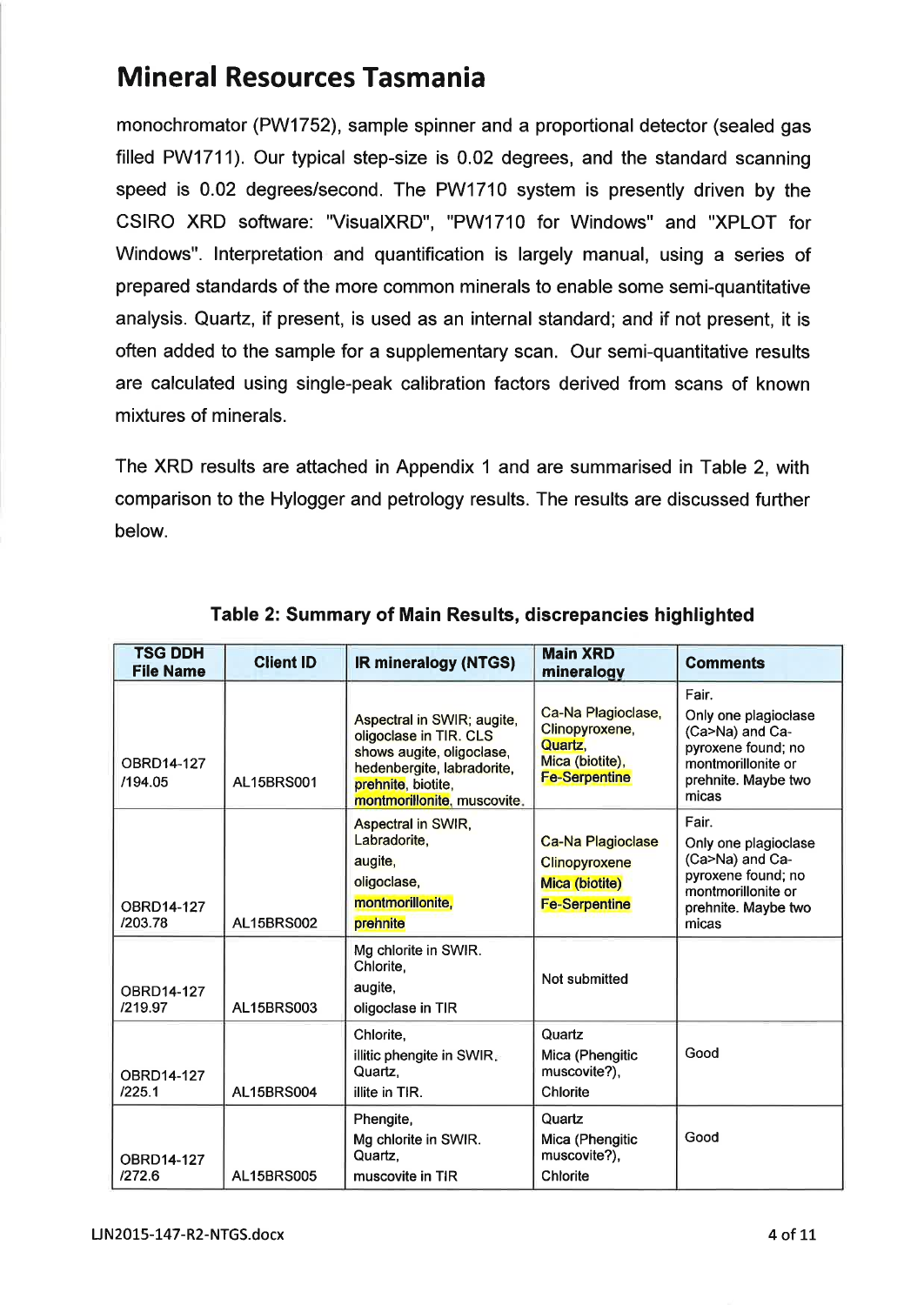### SUMMARY AND DISCUSSION

The XRD results generally confirm the presence of most of the minerals indicated by the Hylogger/lR methods. There are very few significant misidentifications or misses in the Hylogger results. The Hylogger results shown in Table 2 are classified here as:

Good: Two or more main minerals identified, subordinates detected correctly. Fair: One main mineral confirmed, and/or only one incorrectly identified; some subordinates detected correctly.

Poor: Main phases not detected, some subordinates detected correctly.

Very poor: No phases detected correctly.

The results thus vary from fair to good, and overall the results are generally quite good.

Notable XRD results and possible issues include that:

- 1. In two samples the feldspar was identified by Hylogger as both Labradorite and oligoclase but XRD indicated just a Na-anorthite (Labradorite?). XRD cannot precisely identify the plagioclase composition.
- 2. In two samples the pyroxene was identified by Hylogger as both augite and hedenbergite but XRD indicated just clinopyroxene. XRD cannot precisely identify the pyroxene composition.
- 3. The Hylogger only missed some minor constituents like Fe-serpentine (greenalite/berthierine?) and talc.
- 4. The mica is mostly trioctahedral (biotite?) in two samples and dioctahedral (phengitic muscovite?) in two others but there is insufficient to be more precise.
- 5. Only minor probable false positives came from the Hylogger, for minor montmorillonite and prehnite.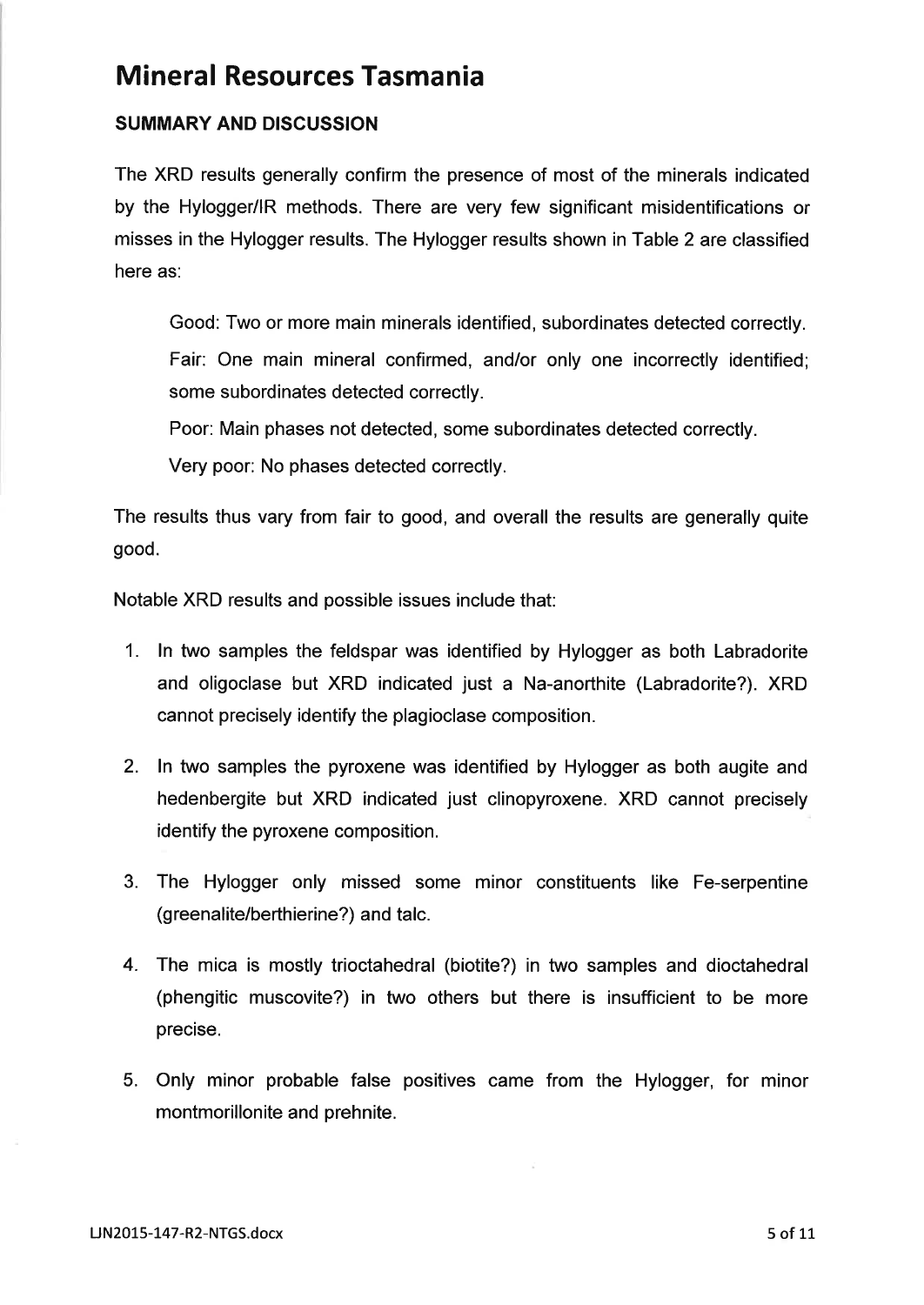Rott

R S Bottrill

#### **MINERALOGIST/PETROLOGIST**

R N Woolley

#### TECHNICAL OFFICER

#### Disclaimers

While every care has been taken in the preparation of this report, no warranty is given as to the correctness of the information and no liability is accepted for any statement or opinion or for any error or omrssion. No reader should act or fail to act on fhe basls of any materíal contained herein. Readers should consult professional advisers. As a result the Crown in Right of the State of Tasmania and its employees, contractors and agents expressly disclaim all and any liability (including all liability from or attributable to any negligent or wrongful act or omission) to any persons whatsoever in respect of anything done or omitted to be done by any such person in reliance whether in whole or in part upon any of the material in this report.

This and other data collected in MRT laboratories may enter the MRT databases but every attempt will be made to ensure it remains closed file and not be available extemally, unless at your request.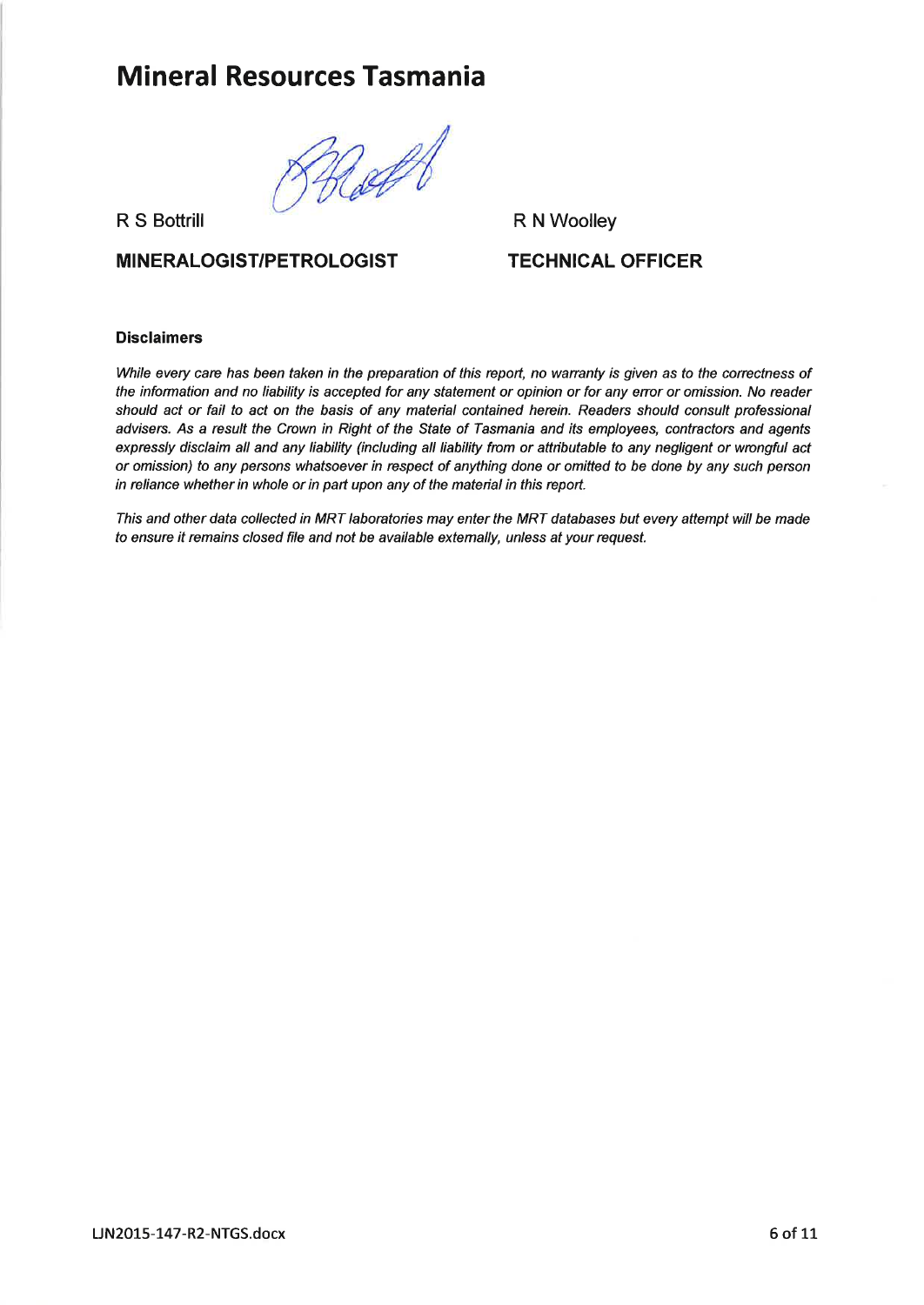#### APPENDIX 1: MINERAL RESOURCES TASMANIA LABORATORY REPORT

## MINERAL RESOURCES TASMANIA

Glient: B. Smith, NTGS Sample Source: MRT Job Number: LJN2015/147 Analysis: Approximate Mineralogy Method: X-Ray Diffraction

#### Results:

| Sample    | <b>AL15BRS001</b>                                                               | <b>AL15BRS002</b>                                      | <b>AL15BRS004</b>            | <b>AL15BRS005</b>            |
|-----------|---------------------------------------------------------------------------------|--------------------------------------------------------|------------------------------|------------------------------|
| Depth     | 194.05m                                                                         | 203.78m                                                | 225.1m                       | 272.6m                       |
| Hylogger# | 000305                                                                          | 001728                                                 | 004950                       | 012070                       |
| Abundance | Mineralogy                                                                      | Mineralogy                                             | Mineralogy                   | Mineralogy                   |
| $>80\%$   |                                                                                 |                                                        |                              |                              |
| 65%-80%   |                                                                                 |                                                        |                              |                              |
| 50%-65%   |                                                                                 |                                                        | Quartz                       | Quartz                       |
| 35%-50%   | Ca-Na Plagioclase <sup>1</sup>                                                  | Ca-Na Plagioclase <sup>1</sup>                         |                              |                              |
| 25%-35%   | Clinopyroxene                                                                   |                                                        |                              |                              |
| 15%-25%   |                                                                                 | Clinopyroxene                                          | Mica <sup>8</sup> , Chlorite | Mica <sup>8</sup> , Chlorite |
| 10%-15%   |                                                                                 | Mica <sup>2</sup>                                      |                              |                              |
| 5%-10%    | Quartz, Mica <sup>2</sup> ,<br>Fe-Serpentine <sup>3</sup>                       | Fe-Serpentine <sup>3</sup>                             |                              |                              |
| 2%-5%     | Talc                                                                            | Quartz, Talc                                           |                              |                              |
| $2\%$     | Amphibole,<br>Chlorite <sup>4</sup> ,<br>Smectite <sup>5</sup> , ? <sup>6</sup> | Amphibole,<br>Prehnite,<br>Pumpellyite, ? <sup>7</sup> |                              |                              |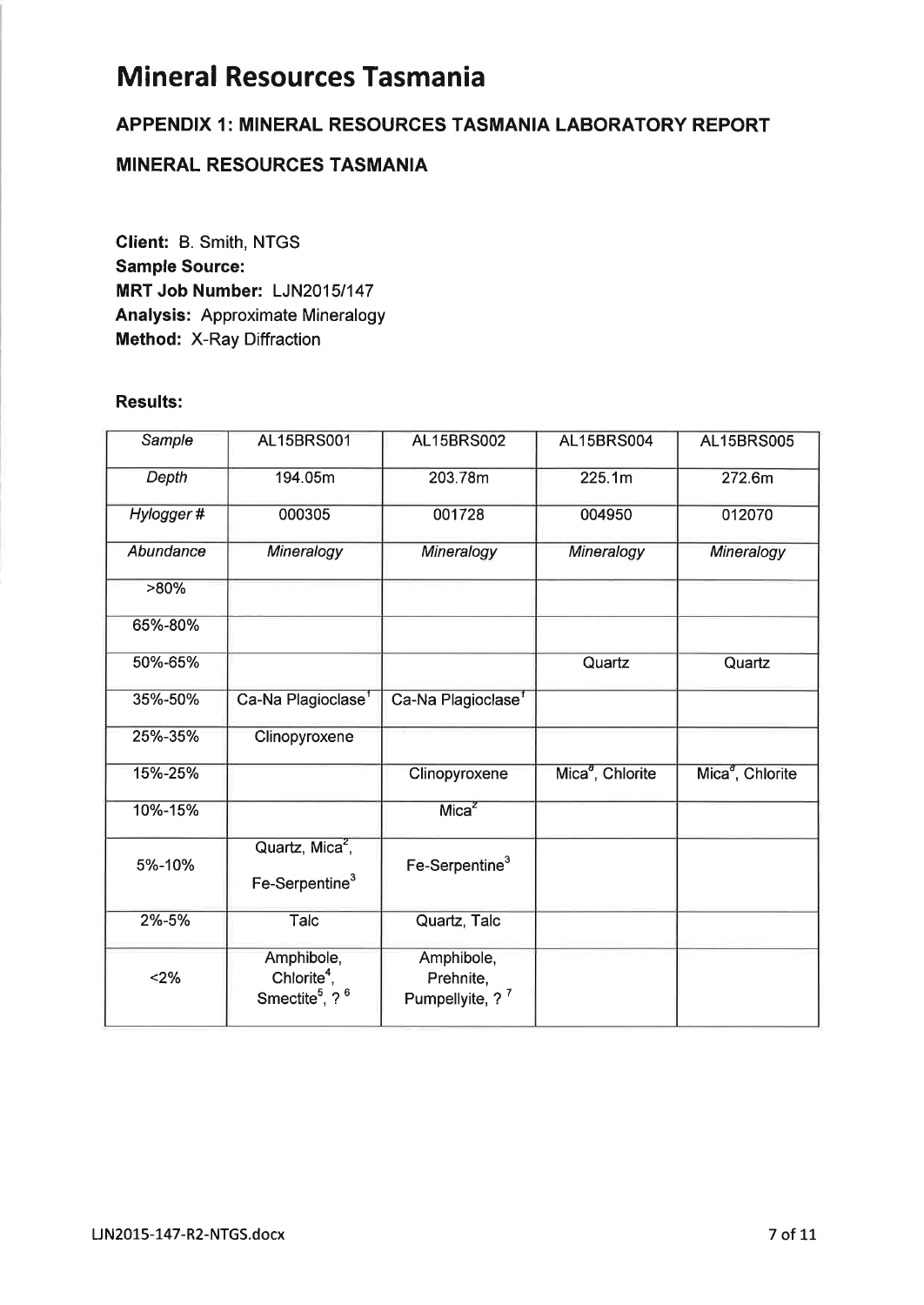#### NOTES

 $1$  peaks at 6.43, 4.68, 4.04, 3.90, 3.76, 3.64, 3.47, 3.37, (3.24, overlapped), 3.21, 3.18, 3.13, 3.02, 2.95, (2.93), (2.91), 2.84, 2.82, 2.65, 2.52, etc - probably Na-Anorthite

 $2$  trioctahedral; removed by warm HCI; too much overlapping to accurately determine (060) peak; very small peaks at 10Å and 5.0Å in residue after acid treatment may indicate that a trace of dioctahedral Mica is also present

 $3$  peaks at 7.15Å-7.18Å, 3.55Å-3.57Å and 2.74Å-2.75Å; destroyed by heating to 580°C; soluble in warm HCI; similar to Greenalite/Berthierine

 $^4$  confirmed by transformation of small peak at 14.3Å to 13.9Å after heating to 580°C

 $5$  confirmed by glycolation (14.3Å peak splits to form 16.7Å and 14.2Å peaks)

 $6$  trace amounts of Prehnite and Pumpellyite may also be present

 $\frac{7}{1}$  trace amounts of Chlorite may be present (barely detectable peaks at 14.0Å and, after heating, 13.9Å)

 $^8$  dioctahedral; (060) peak at 1.503Å; probably Muscovite

Analyst: R N Woolley Date: 20 January 2016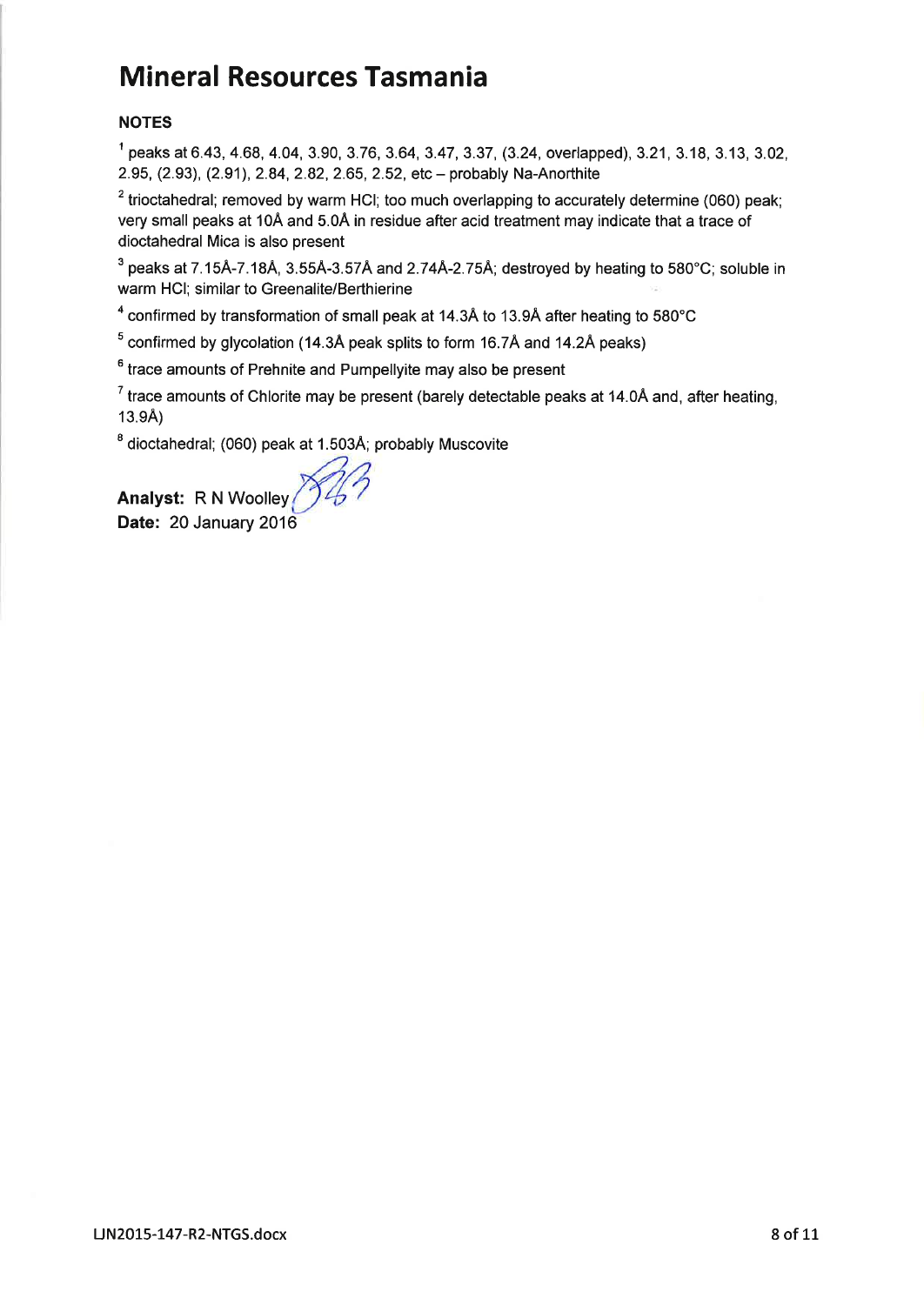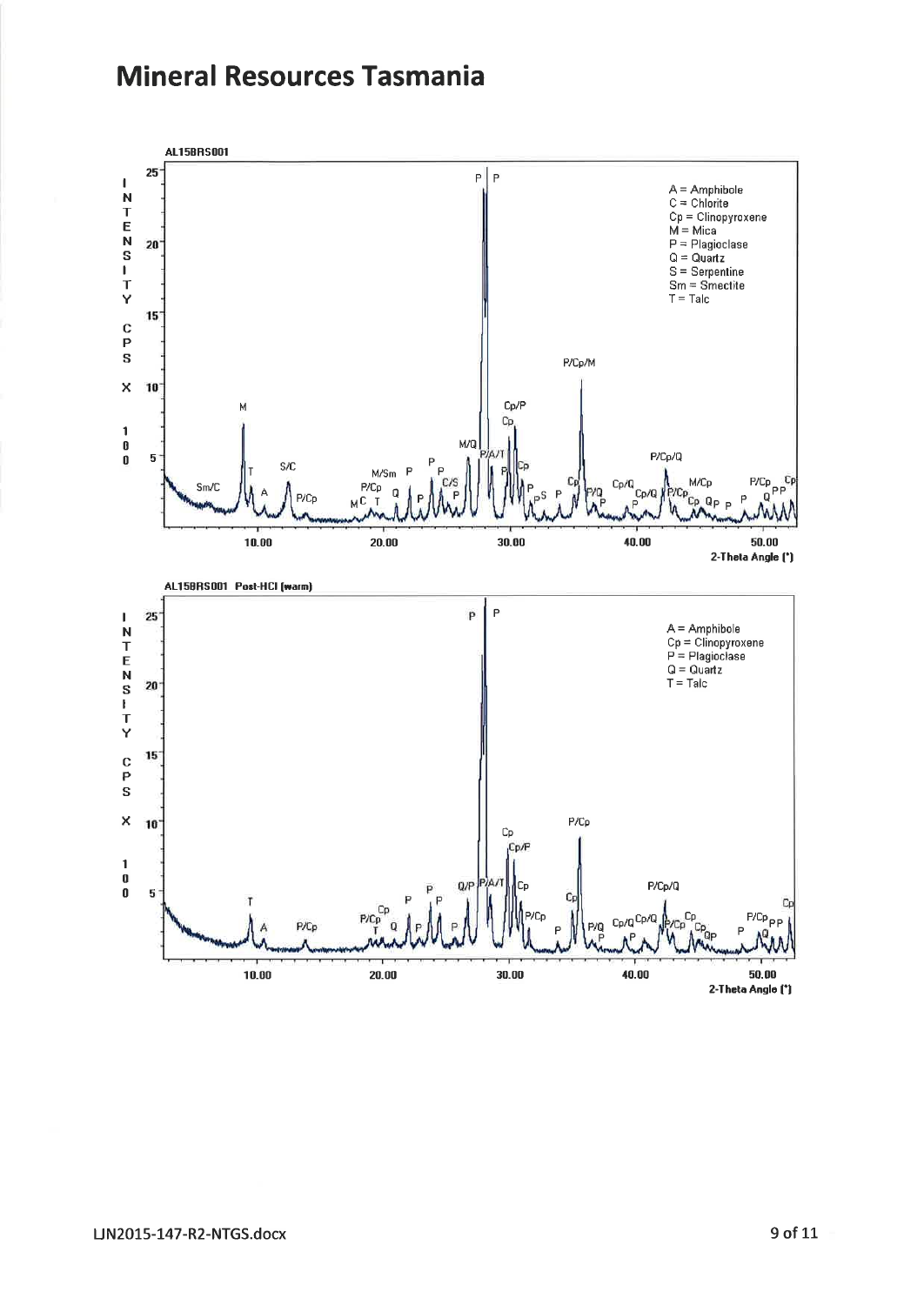